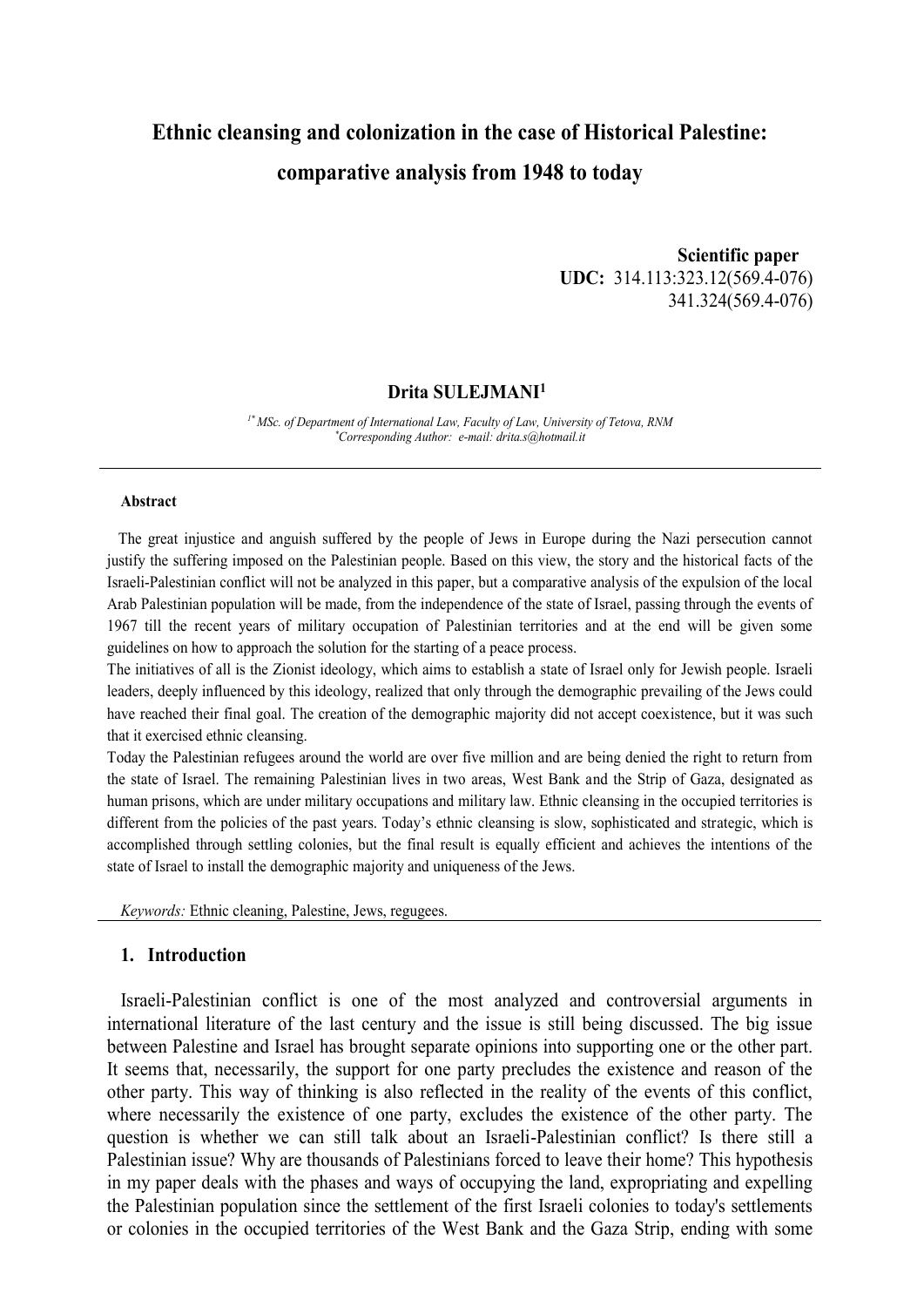directives on how to be more near the achievement of a durable solution. In my opinion, the great injustice and anguish suffered by the Jewish people in Europe during Nazi persecution cannot justify the suffering imposed on the Palestinian people. However, as soon as history is taught, man is preceded by not learning from the past and reproaching mistakes.

Covert agreements between major powers have changed the history of many peoples and states and Palestine has not escaped such a thing. The history of the Palestinian Historical Territories is very old and complicated, and the change of its course will take another route during the years 1916-1917, with the secret agreement known as Sykes-Picot, where Great Britain and France, as the two imperial powers of that time, divided the entire Middle East area.<sup>1</sup> The secret agreement brought a compromise on an international administration for Palestine, which was considered a strategic point by both states. Subsequently, with the "Balfour Declaration",<sup>2</sup> the events of the Holocaust and the persecution of the Jewish people by Hitler during World War II, and the consecutive "Aliyah"<sup>3</sup> of the Jewish people in Palestinian territories, there is the starting of the colonization and ethnic cleansing of the local Palestinian Arab population. Nazi persecution transformed an entire population (Jews) into a sacrificial victim, who has already become the executor of another innocent population (Palestinian).<sup>4</sup> All this, as in World War II, as in modern times, took place under the cooperative silence of the entire world.<sup>5</sup> According to Fieldhouse, the European "Zionist occupation", backed by Great Britain during the 1920s, has dramatically transformed Palestine's character, demographics and ethnic composition without the consent of the local population.<sup>6</sup>

# **2. Ethnic cleansing and colonization in the case of Historical Palestine**

When Great Britain ruled, in February 1947, the end of its mandate over Palestine, $<sup>7</sup>$  the</sup> Palestine issue was handed over to United Nations, who decided to divide territories into two states,<sup>8</sup> here is when one of the most important figures of the Zionist idea went into the scene,

<sup>&</sup>lt;sup>1</sup>The Sykes-Picot 1916 Agreement between Great Britain, represented by M. Sykes and France, represented by F. George-Picot, with the consent of Russia's Czarist, was secretly held to establish the respective spheres of inflation and control of the Middle East, following the collapse of the Ottoman Empire during World War I. The effects of this secret agreement today still influence the geopolitics, economy and religion of this area.

<sup>&</sup>lt;sup>2</sup>The Balfour Decree of November 2, 1917, is a document declaring British support for "putting into Palestine a national home for the Jewish people". https://www.britannica.com/event/Balfour-Declaration

<sup>&</sup>lt;sup>3</sup> With this word is described the Jewish immigration to Israel.

<sup>4</sup> Here when we say "population" i.e. is the Zionist theory and not the people in general.

<sup>&</sup>lt;sup>5</sup> The UN Security Council has adopted over 200 resolutions on the Palestinian issue over the last 50 years. The General Assembly has passed twice as many resolutions. The Security Council in Resolution 242 following the occupation by Israel of the West Bank and the Gaza Strip after the 1967 war called for "the withdrawal of Israeli armed forces from the occupied territories during the conflict." Most resolutions are completely ignored by the Israeli government. https://unispal.un.org/DPA/DPR/unispal.nsf/0/7D35E1F729DF491C85256EE700686136

<sup>6</sup> Fieldhouse, D. K., "Western Imperialism in the Middle East, 1914-1958", Oxford, Oxford University Press, 2006. <sup>7</sup>The United Kingdom's mandate over the territories of Palestine had lasted for over thirty years.

<sup>8</sup>On November 29, 1947, the UN General Assembly adopted Resolution 181 (known as the Partition Resolution), by which the United Kingdom's mandate will be allocated to Palestine in the Jewish and Arab states in May 1948. Under Resolution 181, areas of religious importance around Jerusalem will remain under international control and administration by the United Nations. The United Nations' proposal to divide the two territorial units of the state gave the Arabs 43% of the territories, even though they accounted for 69% of the total population and owned 92%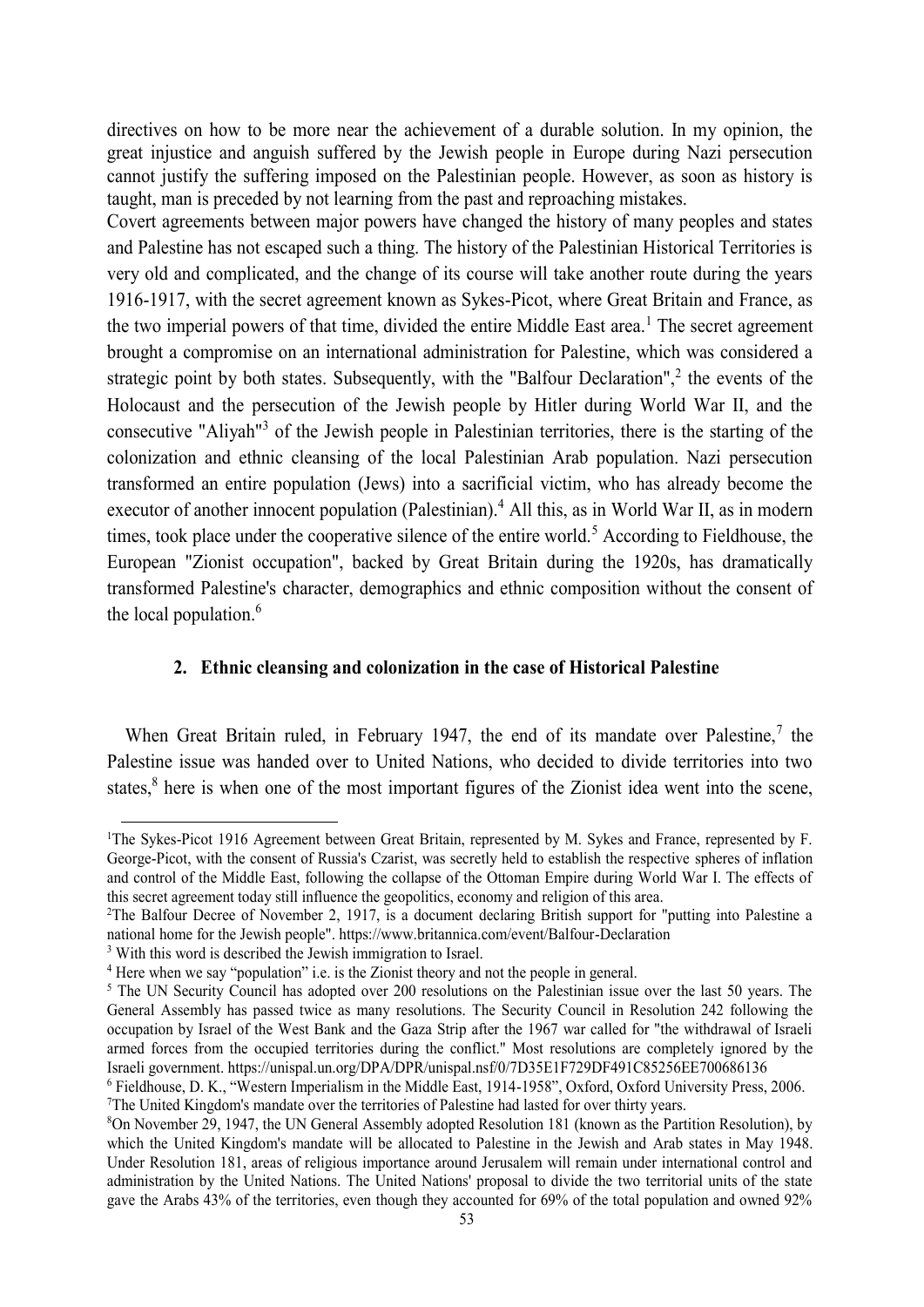David Ben Gurion.<sup>9</sup> To become a reality, the dream of the establishment of the state of Israel, Ben Gurion, and the main worshipers of Zionist ideas, had realized that this could only happen if the Jewish people were in the majority in these territories and began seriously to seek ethnic cleansing of "Historic Palestine". At a meeting addressed to his party members Ben Gurion points out, "This fact must be seen in all its clarity and sharpness, with such a composition, it cannot be absolutely certain that the government will be led by a majority of the Jews ... there can be no stable and strong Jewish state as long as there is a Jewish majority of only 60%." According to Palestinian historian Mur Musalha, the idea of transfer (ethnic cleansing) has been an important pillar in Zionist ideology. Masalha supports the idea that the Zionist "racist demographics" and Zionist obsession with the "demographic danger" of the Palestinians have "influenced the opinion of Israeli Zionist officials since the establishment of the state of Israel."<sup>10</sup> Solving this issue according to Ben Gurion was "better off the expulsion" of the Palestinian Arab population than to allow them to stay in, all to provide a homogeneous Jewish state.<sup>11</sup> The Zionist idea was to establish the state of Israel with the only existence of pure Jewish ethnicity.<sup>12</sup> Initially, in February 1947, a retaliation policy was launched against the local population, with the reason that they acted against the Jews. However, very soon Israeli leaders realized that revenge policy did not cover most of the Palestinian population, and this way of doing would not in the short term lead to the overthrow of the Jews. The realization of the Zionist idea could only take place through the massive expulsion of the local population, so from March 1948 it was transformed into an ethnic cleansing, replacing the local population with the settlers to create a constant and uninterruptedly Jewish presence in time.<sup>13</sup> Zionist militaries used great violence, including women and children, to spark fears on the Palestinian people and forcing them to leave. Zionists became the perpetrators of various massacres, where over the years 1948-1967, 420 Palestinian villages would be destroyed. For many decades, the Israeli government propagated that the Palestinians had voluntary abandoned their homes, called by their leaders as a sign of revolt against the United Nations Resolution 181 on the separation of the state.<sup>14</sup> This propaganda spread to the West, where the Israel War was seen as a right and a moral one. One of the first Israeli authors who spoke of the ethnic cleansing of the Palestinians population was historian Ilan Pappe in his book "The Ethnic Cleansing of Palestine." Pappe writes: "This project of ethnic cleansing toward the people of Palestine was planned in detail. Initially, a register of all Palestinian villages, managed by the National Jewish Fund (JNF), was proposed. This mechanism of registration and planning of Palestinian villages had begun since the beginning of

of the land; while on the other hand, the Jews, which accounted for 31% of the population and owned less than 8% of the lands, gave them 56% of the territory. On November 29, 1947.

<sup>&</sup>lt;sup>9</sup> David Ben Gurion will be the first prime minister of the state of Israel.

<sup>&</sup>lt;sup>10</sup> Masalha Mur, the concept of "Transfer" in Zionist Political Thought 1882-1948, 1992.

<sup>&</sup>lt;sup>11</sup> Morris Benny, "The Birth of the Palestinian Refugee Problem, 1947-1949", Cambridge University Press, 1987.

<sup>&</sup>lt;sup>12</sup> In July 2018, the Parliament of Israel adopted a new law, where among its 11 provisions, Israel describes Israel as a "national home of the Jewish people." This implies that the right to exercise national self-determination belongs exclusively to the Jewish people.

<sup>&</sup>lt;sup>13</sup> Prior to the declaration of independence, in May 1947, more than 250,000 Palestinians were expelled. Later, more than half of the local Palestinian population, nearly 800,000 people, was expelled, 531 villages were destroyed, and 11 urban neighborhoods were cleared.

<sup>&</sup>lt;sup>14</sup> See footnote 8.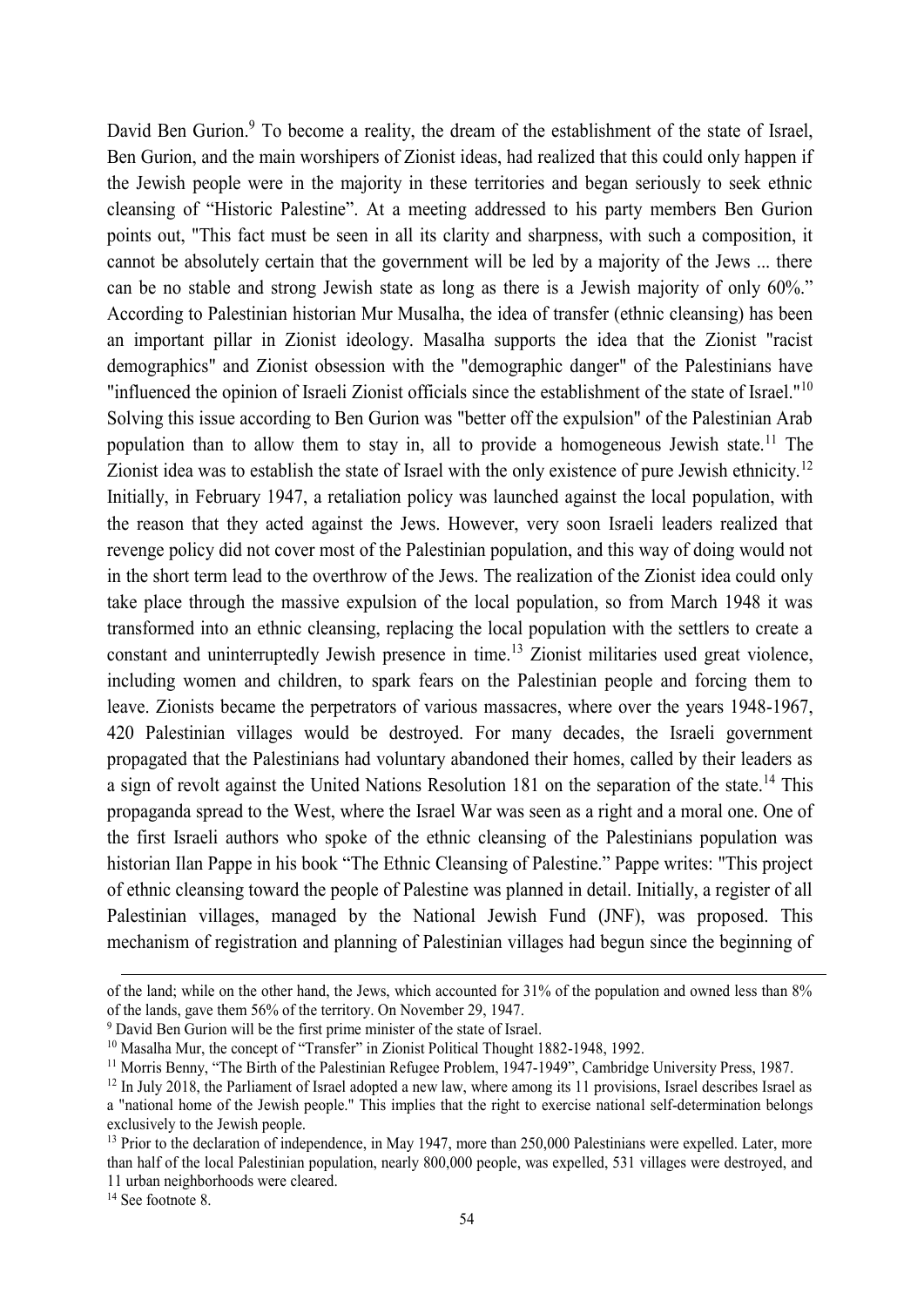the '30s. The accesses roads of each village were displayed, land quality, water resources and major sources of income, socio-political structure and religious affiliation, relationships with other villages, male age between 16 and 50 years and many other details. Especially it was shown the level of hostility towards the Zionists, which was determined on the basis of the participation or not of the villages in the revolt of 1936."<sup>15</sup> Among these different opinions, the undeniable truth is that the Israeli government destroyed hundreds of Palestinian villages, stormed the land violently and expelled residents from their homes. Also, a fact is not allowing the return of refugees that includes not allowing also the return of their descendants, transforming the history of Palestinian refugees in the worst and longest in the history of the world. For more than seventy years, Israel continues to deny the "right to return" of the refugees to their homes, a right demanded by the General Assembly by Resolution 194.<sup>16</sup>

## **3. Comparative analysis from 1948 to today**

 Ethnic cleansing has not been recognized as an independent crime under international law. The term appeared in the context of the 1990s conflict in the former Yugoslavia and is considered to come from a literal translation of the Serbian-Croatian expression "etničko čiŝćenje - ethnic cleansing". There is no formal legal definition of the term "ethnic cleansing", but in general the meaning of the removal or expulsion of a population is defined as a crime against humanity under the International Criminal Court Statute and the International Criminal Tribunal for the former Yugoslavia. As ethnic cleansing has not been recognized as an independent crime under international law, there is no precise definition of this concept or the exact acts to be qualified as ethnic cleansing. A United Nations Commission of Experts mandated to look into violations of international humanitarian law committed in the territory of the former Yugoslavia defined ethnic cleansing in its interim report S/25274 as "… *rendering an area ethnically homogeneous by using force or intimidation to remove persons of given groups from the area.*" In its final report S/1994/674, the same Commission described ethnic cleansing as "… *a purposeful policy designed by one ethnic or religious group to remove by violent and terrorinspiring means the civilian population of another ethnic or religious group from certain geographic areas.*" <sup>17</sup> So, we are talking about ethnic cleansing when we have the deliberate and systematic removal of a racial, political, cultural or religious group from a specific geographic area. The term ethnic cleansing is different from the term genocide. These terms are not synonymous and this fact has created different discussions. Ethnic cleansing and genocide can be distinguished from the perpetrator's intent: the purpose of genocide is the destruction or killing of an ethnic, racial or religious group; the purpose of ethnic cleansing is to create ethnically

<sup>&</sup>lt;sup>15</sup> Pappe Ilan, "The ethnic cleansing of Palestine", One World Oxford, 2006.

<sup>&</sup>lt;sup>16</sup> Resolution 194, article 11: "Refugees who want to return to their homes and live in peace with their neighbors should be allowed to do so at the earliest possible date and ... compensation must be paid to the property of those who choose not to return for loss of or damage to property which, according to the principles of international law or such equality, should be made good by the governments or responsible authorities."

<sup>&</sup>lt;sup>17</sup>United Nation Office on Genocide prevention and the Responsibility to Protect.

https://www.un.org/en/genocideprevention/ethnic-cleansing.shtml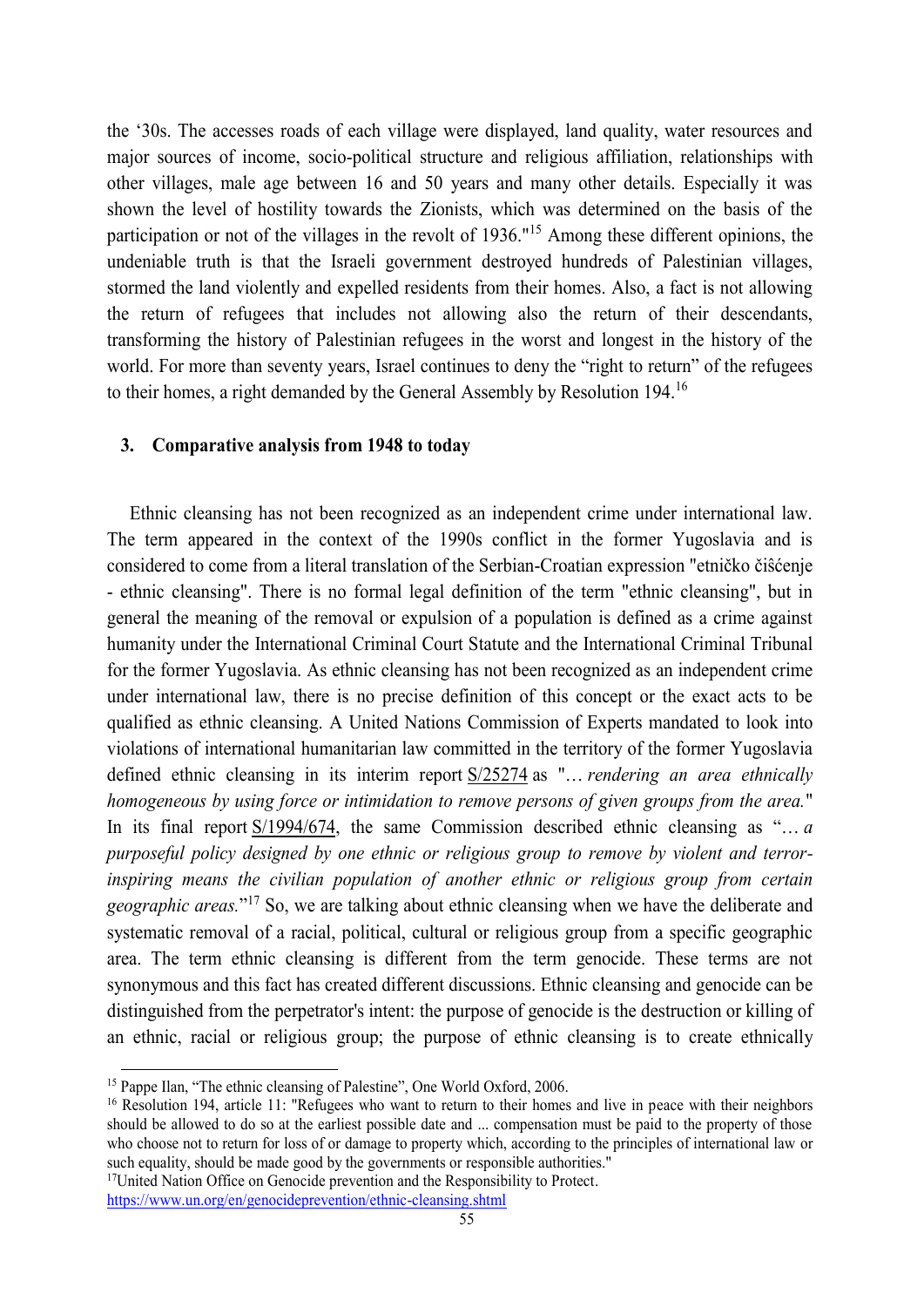homogeneous lands, which can be accessed through various forms, including genocide. The history of the Jews killed during the Nazi regime is an example of genocide, while in the case of Palestine, we are dealing with ethnic cleansing, where genocide is a means of achieving the goal. The forcible relocation of some 750,000 Palestinians during the 1948 war, then during the 1967 war and the years of pursuit certainly fit the definition of the ethnic cleansing of the Palestinian people.

 After the 1967 war and the occupation of Palestinian territories, Israel wants the lands but not the people living on these lands. Zionist leaders understand that the ethnic cleansing of previous years through military forces would not easily be accepted by the international community, and therefore had to find other ways to change the demographics of occupied territories. By settling colonies, the circumstances forced the Palestinian residents of those areas to flee. Since the occupation of Palestinian territories in 1967, Israel has continued a highly sophisticated and complex form of demographic changes in the occupied areas. This is not achieved through the direct war, but through the daily social and discriminatory policies of the Israeli legal system, pushing the life of the Palestinians to the extremity of existence.<sup>18</sup> This is one of the reasons why Israel continues to encourage the settlement of colonies in occupied areas today, but does not make the annexation of these territories. When in 1967 invaded these areas, 90% of the land was held for religious reasons. Israel does not aim at annexing the West Bank and Gaza, not because it is forbidden by international law, but because the annexing of these territories means that Israeli must also annex all the inhabitants in these territories. The real annexation threatens Israel to keep the Israeli demographic majority against the Palestinians achieved through ethnic cleansing since 1948. The reasons why Israeli citizens agree to move and live in these areas are: their religious conviction that it is their right to live there because it is the land the Lord has left them; the state of Israel offers low taxes; colony infrastructure is directly linked to the state of Israel, although they live in the West Bank and one of the most important reasons is that they are protected by the Israeli army (IDF) which allows them to do basically whatever they want.<sup>19</sup> De facto, Israel is an illegitimate occupier of these territories: "The Israeli invasions in the occupied territories violate some fundamental principles of international humanitarian law: the ban to transfer civilians to invaded occupied territories and to prohibit the creation of permanent changes in the territories conquered."<sup>20</sup> The first principle is also prohibited by Article 49 of the Fourth Geneva Convention, while the second principle is expressed in the Hague Conventions, according to which, as stated in Article 55: "The receiving State shall be considered only as administrator and user of buildings public, real estate, forestry and agricultural properties

<sup>&</sup>lt;sup>18</sup> "The Law of Return (1950)", for Israelis wherever they are or "The Absentee Property Law (1950)", under which any abandoned property becomes the property of the state of Israel.

<sup>&</sup>lt;sup>19</sup> Data released recently by the Central Bureau of Statistics of Israel show that since January 2018, they have begun to build a total of 1,073 new units and a total of 1,073 were completed by 2017, which are expected to accommodate more than 10,000 residents. Compared to 2017, we have a 66% increase in 2018. From the beginning of the Trump administration, the start of construction on the ground in the second quarter of 2018 has increased by 187% from the first quarter. https://fmep.org/resource/settlement-report-september-20-2018/#2018Starts

 $^{20}$  B'Tselem, "Israeli settlers in the occupied territories as a violation of human rights: legal anc conceptual aspects", 1997, pg.17.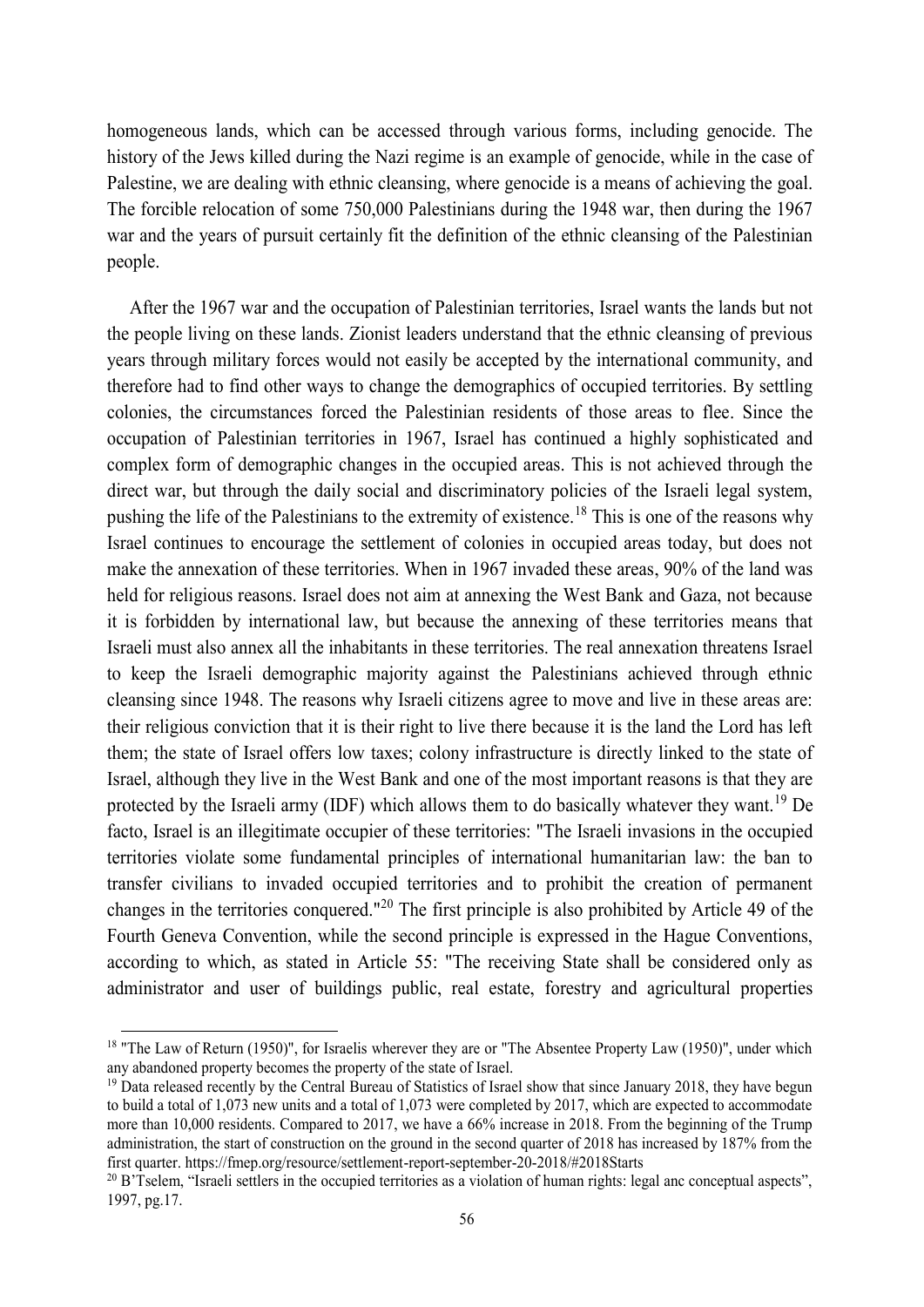belonging to the opposing state that is located in the occupied territories."<sup>21</sup> Settling colonies, building separation wall,<sup>22</sup> destroying homes on discriminatory grounds and the severity of occupation itself have turned these areas into real human prisons. Economic, social and political life for the Palestinian people is extremely difficult or nearly impossible, with thousands of them being forced to move. The illegal occupation of the Palestinian territories allows Israel to have control of the Palestinian people, controlled by regular criminal policies, including collective punishments, extrajudicial killings, abuses, humiliations and detention without trial, both for adults and children. Today, Israel continues in the expulsion policy of the Palestinians in the West Bank, Jerusalem and Gaza Strip territories, to allow settlements to colonize. Today's deportation is slower and no more systematic, while the results are effective and force the departure of Palestinians over time. The Gaza Strip consists of nearly 2 million people, more than half are children, who try to survive in an isolated "open jail" in the world. Gaza continues to be under military occupation since 1967 and from 2007 the Israeli government has imposed a blockade with Egypt's assistance, controlling the land border, entering the Mediterranean Sea and Gaza's airspace. No one is allowed to enter nor come out. It is a non-human situation and has nothing to do with the right of defense that Israel continues to propagate to justify the embargo that lasts more than ten years. On the other hand, in the West Bank, also under Israeli military occupation, the use of unjustified violence and force keeps Palestinians away from their homes. The model of this policy is the placement of colonies on land or even on a Palestinian home in an area where the Jews were not present before. Their new presence requires the presence of the Israeli army (IDF) to secure the lives of new residents. The combination of these two subjects, which through excitement, violence, insults, and other humiliating acts make Palestinian lives unbearable and impossible, that is why most of the Palestinian are leaving for a better future for their family. One of the most visible and strong examples is the city of Hebron where the most radical West Bank colonies live.<sup>23</sup>

 Israeli colonialism is masked by modernization in the face of the world, where Israel is presented as the only Middle East democracy, but its politics continue to subject Palestinians to military occupation, land acquisition, and the non-guarantee and non-respect of fundamental human rights. Since the declaration of independence of the state of Israel in 1948,<sup>24</sup> Nakba's<sup>25</sup>

<sup>21</sup> B'Tselem, Ibidem.

<sup>&</sup>lt;sup>22</sup>On July 9, 2004, the International Court of Justice decides that the wall construction is "in violation of international law," because it involved the destruction and confiscation of Palestinian property and limited the Palestinian movement. The ICJ declares that Israel should "immediately cease building the wall construction on occupied Palestinian territories" and compensate Palestinian landowners whose interests have been damaged by building the wall itself. The ICJ ruling has not been respected, and the wall is still being built today by reaching a length of 708 km, with 15 percent moving to Israel and 85 percent in occupied Palestinian territories, dividing and isolating Palestinians from most parts of the country. Great of families and lands. On July 9, 2004, the International Court of Justice ruled that the construction of the wall was "contrary to international law" because it included the destruction and confiscation of Palestinian property and limited the Palestinian movement.

<sup>&</sup>lt;sup>23</sup>Israeli settlers occupy Palestinian home in Hebron, 28 July2018. https://www.aljazeera.com/news/2017/07/israelisettlers-occupy-palestinian-home-hebron-170728080215824.html

<sup>&</sup>lt;sup>24</sup> Provisional Government of Israel; Official Gazette: Number 1; Tel Aviv, 5 Iyar 5708, 14.5.1948; The Declaration of the Establishment of the State of Israel. https://www.knesset.gov.il/docs/eng/megilat\_eng.htm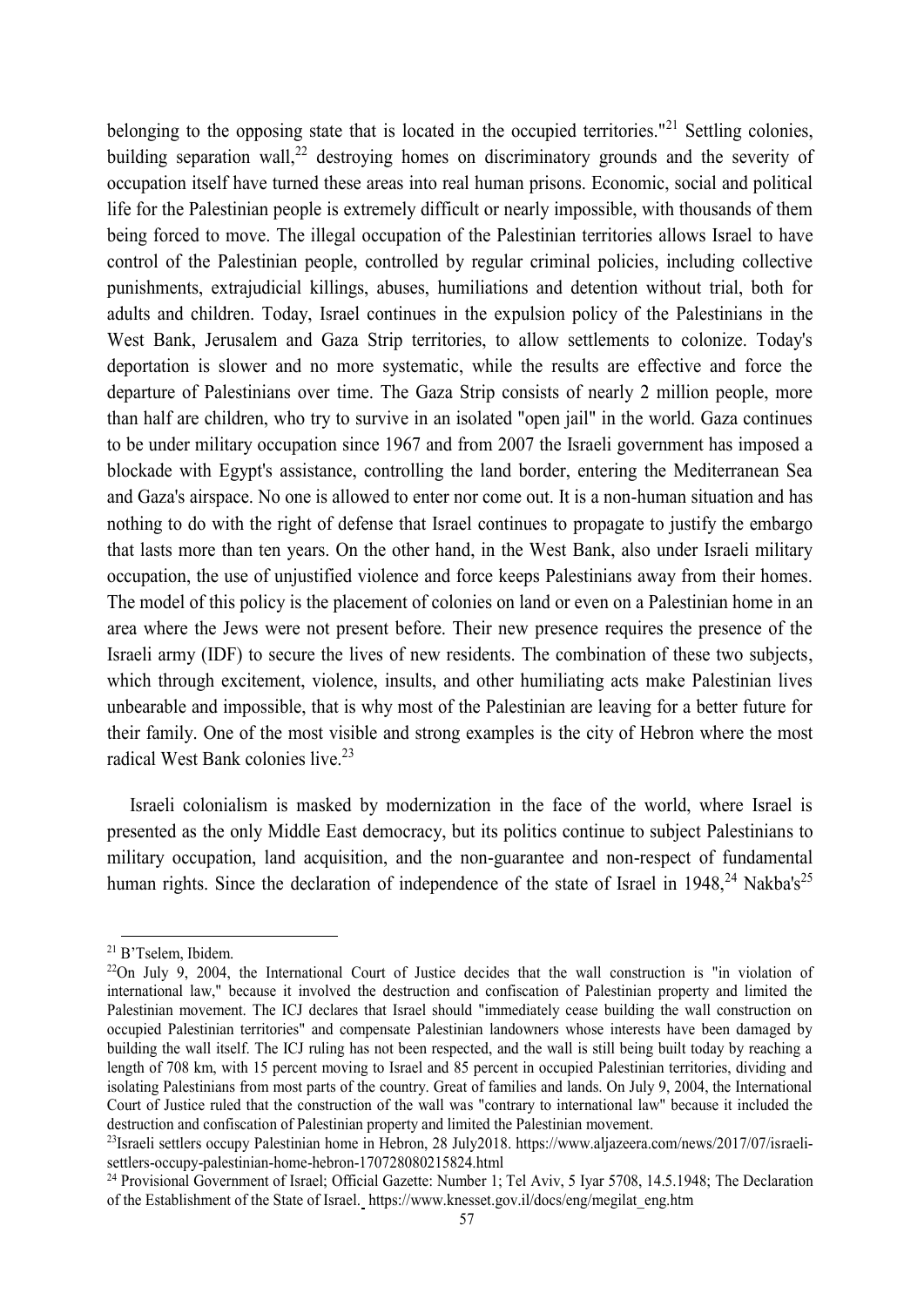wounds are still open, as Israel does not accept "the right to return"<sup>26</sup> of over five million Palestinian refugees, $27$  while on the other guarantees Israeli citizenship for all persons who can show a Jewish descent.<sup>28</sup> "The story of Palestine from early to late is a simple story of colonialism and expropriation, but the world treats it as a multifaceted and complex story, difficult to understand and even more difficult to solve" Pappe asserts in his book on Palestine.<sup>29</sup> Researcher and scholar Goldberg points out that "in Palestine we are witnessing the tragic dilemma of Jewish necessity against the rights of Palestinians, a just solution is impossible, only the most generous return of the deportees can begin to compensate for the injustices that have been made to them."<sup>30</sup> Unfortunately, Goldberg's idea still seems far from realization today. Rather, the Israeli territorial expansion has spread more and more, the expropriation of the Palestinian people continues openly, thus enabling the continuation of a conflict, which is one of the longest of modern times and causes great suffering on both sides. The continued expansion of Israel's borders is the result of the Israeli government's policies with the help of the Israeli army force (IDF) and the assistance of Western democracies (like USA and other European countries) and especially the Jewish lobbies around the world. Also, this expansion is helped by the fact that Israeli forces face a devastated Palestinian Arab world, not well organized politically, which does not pressure and does not adequately affirm itself to the Palestinian cause, both militarily, having limited and badly managed military means.

 Colonialism through the deployment of residents is in many ways more harmful than traditional colonialism, because its ultimate goal is permanent and homogeneous creation of the colonizing ethnicity in the colonized territories. The state of Israel intends to create a democracy and propagate itself as the only democracy in the Middle East by settling colonies to create a demographic majority. According to Israel, you can create a democratic state even if you live as a resident-colonialist and resident-native, but always maintaining the status of the colonies in the state as a demographic majority. The ultimate goal is the widest range of Israeli settlements in contrast to the Palestinians, to slowly reach the voluntary Palestinian expulsion. The voluntary departure, caused by severe economic and social pressure, will enable Israel to annex the territories that will no longer be inhabited by local people. This theory allows Israel to realize the Zionist idea of establishing the state of Israel, as an exclusive Jewish state. It is a hypothesis that makes people laugh in the 21st century, such an act violates any international law, treaty or

<sup>28</sup>Acquisition of Israeli Nationality

 $\overline{a}$ 

 $29$  Pappe Ilan, "The ethnic cleansing of Palestine", One World Oxford, 2006.

<sup>&</sup>lt;sup>25</sup> Al-Nakba, in Arabic, means "catastrophe". In Palestine it became synonymous with the relentless exodus, which included over 700,000 Arab cities between 1948 and 1949 after the birth of the Israeli state and the first Arab-Israeli war.

<sup>26</sup> Resolution 194 of the General Assembly of UN. https://www.unrwa.org/content/resolution-194

 $^{27}$  As a result of the Arab-Israeli War of 1948, it was founded by the UN General Assembly under UNSCR 302 (IV) of 8 September 1949, the United Nations Relief and Works Agency for Palestinian Refugees in the Near East (UNRWA). The agency deals with giving the nurse, development, education, health care, emergency services and social assistance to over five million Palestinian refugees living in Jordan, Lebanon, Syria, the West Bank and the Gaza Strip. In 1967, 3 million Palestinians would be registered as refugees.

http://www.mfa.gov.il/mfa/aboutisrael/state/pages/acquisition%20of%20israeli%20nationality.aspx

 $30$  Goldberg David J., "To the promised land – A history of Zionist thought", Penguin Books, 1996, pg. 247.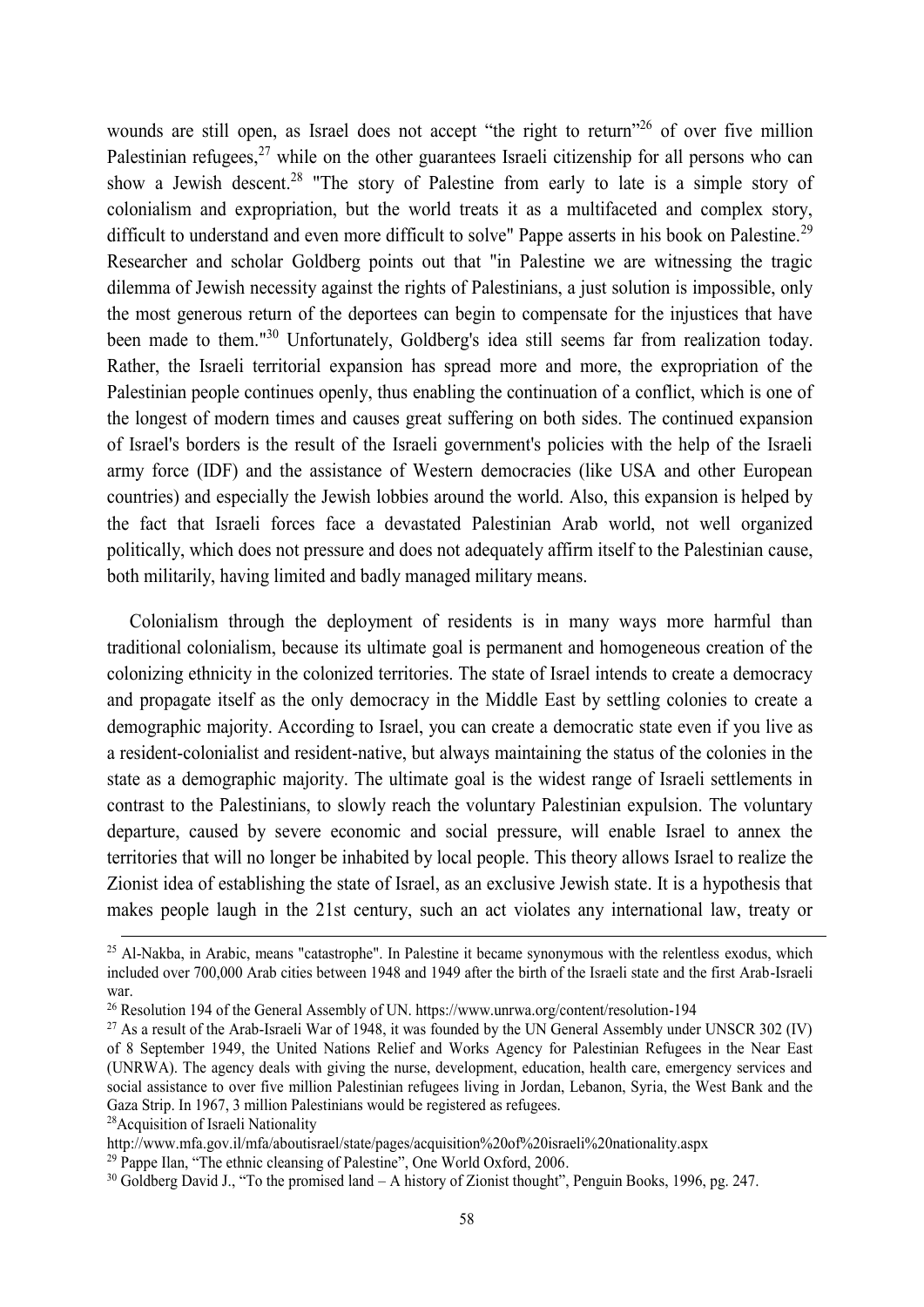international value, and in any other context it would be rejected by the international community as a racist act or even more severe punishment, but in the case of Israel is accepted, under total international silence. What can be done to reach a solution and look at a future for these countries? Israeli historian Ilan Pappe gives two thoughts: the first is that it must be accepted that the solution of the creation of two states is dead; and the second is that decolonization is not a process that can be forced from abroad, but what we can force from the outside is the end of occupation, oppression and atrocities. The international community, whether civil or political, should send real messages and undertaking concrete actions to complete apartheid as a prerequisite for establishing a reconciliation process between the parties. If we fail to reach a fair directive of the international community, we will continue to have these discrepancies between the way we talk and show the reality and the way the reality is on the ground. One of the directives on how to deal with the solution is to tell the truth "of history", through historical facts and documents, stories of survivors, and not through political propaganda or through the story of a disputing party. If the world does not face the true story of events, Israel will continue to live under the umbrella of immunity that has protect itself till now. In parallel to the true story of events, Israel's responsibility must be clear. Israel must be held responsible for ethnic cleansing since 1948 and the less it can do if it wants to achieve the realization of peace processes is to allow Palestinian refugees to return to their lands. However, the situation on the ground shows other false truths that are further enlarged by world media and political propaganda. In 2005, Palestinian civil society organizations called for boycotts, dismissals and sanctions (BDS) as a non-violent form of pressure on Israel. BDS calls global people and the international community to end Israeli occupation, violence, oppression, and Palestinian expulsion. Their demands are the fulfillment of the three essential points for establishing a just peace agreement: the first is the end of the invasion and colonization of all Arab lands and the breaking of the separation wall; the second requirement relates to the recognition of the fundamental rights of Arab-Palestinian citizens in equality with the Israelis, and the third requirement relates to the respect of rights and the promotion of Palestinian refugee rights to return to homes and their property as envisaged in UN Resolution 194.<sup>31</sup>

## **4. Conclusions**

 $\overline{a}$ 

To return to the main hypothesis of my paper, whether we can still talk about a Palestinian question, the answer is no. The final account of my research is that we cannot talk about a Palestinian issue because it is useless, restrictive and also not correct to speak about an Israeli-Palestinian conflict. To describe the current situation in the right way, the most accurate and straightforward definition is the colonization of "Historical Palestine." Palestinians all over the world refer to the situation with the term "Nakba al mustamirra" which means continuous catastrophe. To achieve a peace process, although in our time it seems absurd, the only thing is

<sup>&</sup>lt;sup>31</sup> The BDS movement was launched by 170 Palestinian unions, political parties, refugee networks, women's organizations, professional associations, popular resistance committees, and other Palestinian civil society organizations. Inspired by the anti-apartheid movement of South Africa, the Palestinian call of the BDS sparks no violent pressure on Israel until it complies with international law.